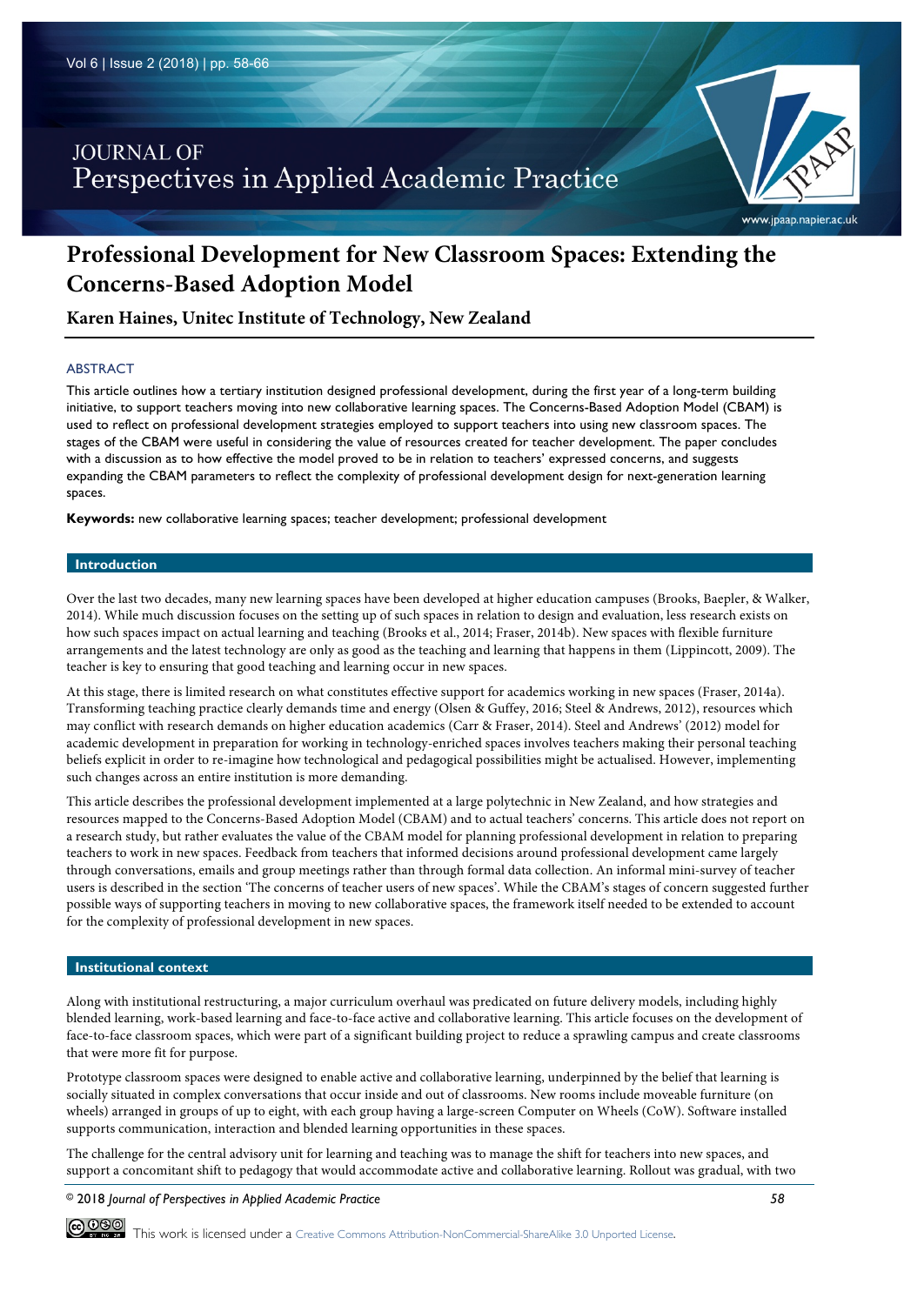prototype spaces developed in the first year, and two more the following year, so the number of staff with opportunity to teach in new spaces was initially limited. However, with the intention to have many more such classrooms available over the next three years, it was important to raise awareness of staff across campus generally, as well as to work specifically with teacher users of the new spaces. Professional development therefore focused on these two areas, and two members of the academic advisory team were responsible for supporting a growing community of practice, and creating learning opportunities through generic and specific workshops with self-access resources for all staff. The remainder of this article discusses how these professional development strategies and resources were mapped to the CBAM, and reflects on the adequacy of the model in this context.

# **Concerns-Based Adoption Model (CBAM)**

Change initiated institutionally from a top-down perspective continues to impact individuals' experience over time. The Concerns-Based Adoption Model (CBAM) was developed to chart educational change at the individual stage and has been used to identify teachers' perspectives on innovation in multiple contexts and across different fields and levels of learning (George, Hall, & Stiegelbauer, 2006; Saunders, 2012). The seven stages of the concern-based developmental framework are outlined in Table 1. The types of concern relate to self, task and impact, although it is important to note that teachers may not necessarily move through the stages in order (Hollingshead, 2009; Kwok, 2014).

|        |    | <b>Stages of Concern</b> | What the concern looks like                                                              |
|--------|----|--------------------------|------------------------------------------------------------------------------------------|
| Impact | 6. | Refocusing               | Are there ways to use this innovation that might<br>work better?                         |
|        | 5. | Collaboration            | Are there other teachers who might want to work<br>collaboratively with me?              |
|        | 4. | Consequence              | How will my students react to this? Will it help<br>their learning?                      |
| Task   | 3. | Management               | What does this look like in the classroom space?<br>Do I have to change the way I teach? |
|        | 2. | Personal                 | What are the implications for me? Do I have time<br>and capacity to do something new?    |
| Self   | 1. | Informational            | What's it all about?                                                                     |
|        | 0. | Unconcerned              | I'm not really interested.                                                               |

**Table 1** The stages of concern in the Concerns-Based Adoption Model (based on George, Hall, & Stiegelbauer, 2006)

As well as being a tool for measuring teachers' concerns with implementing innovation, George et al. (2006, p. 58) identify generally that the CBAM can be used "as a means to develop, focus, and support professional development". Similarly, Saunders (2012) found that the CBAM provides a useful framework to inform or even to assess professional development in the Australian vocational education and training context. However, further research needs to be done to extend understanding of how the CBAM could provide a planning tool for professional development (Khoboli & O'Toole, 2012).

# **Professional development processes identified**

At the institution under discussion, opportunities for professional development for academic staff and teacher users of new collaborative learning spaces were developed by the advisory team, in response to needs identified by teacher users over the initial year with two prototype spaces in use. Support during the first semester was largely in relation to use of technology tools and identifying and exploring the affordances of the new space for learning with the 10 teacher users. Activities and materials to support teacher learning were created, based on needs identified by the teachers themselves through interactions with advisors. Professional development during the second semester, with 30 teachers involved in teaching in two new classrooms, became more formalised with preparatory workshops for new users and observation processes set up. It was towards the end of the second semester of using the rooms that the author became aware of CBAM, and used it as a framework to check whether the breadth of learning opportunities and materials that had been developed would map to the theoretical stages of concern identified in the model.

#### **Mapping our existing strategies for professional development to the CBAM**

Strategies for teacher development were mapped to the CBAM (Table 2). The second column in Table 2 identifies a particular emphasis for professional development based on each stage, as suggested by Wenmouth (2014), while column 3 gives examples of the kinds of questions that teachers might ask when faced with having to work in new spaces, a number of which are drawn from actual questions asked by teachers in professional development contexts or after participation in staff events run in the new spaces.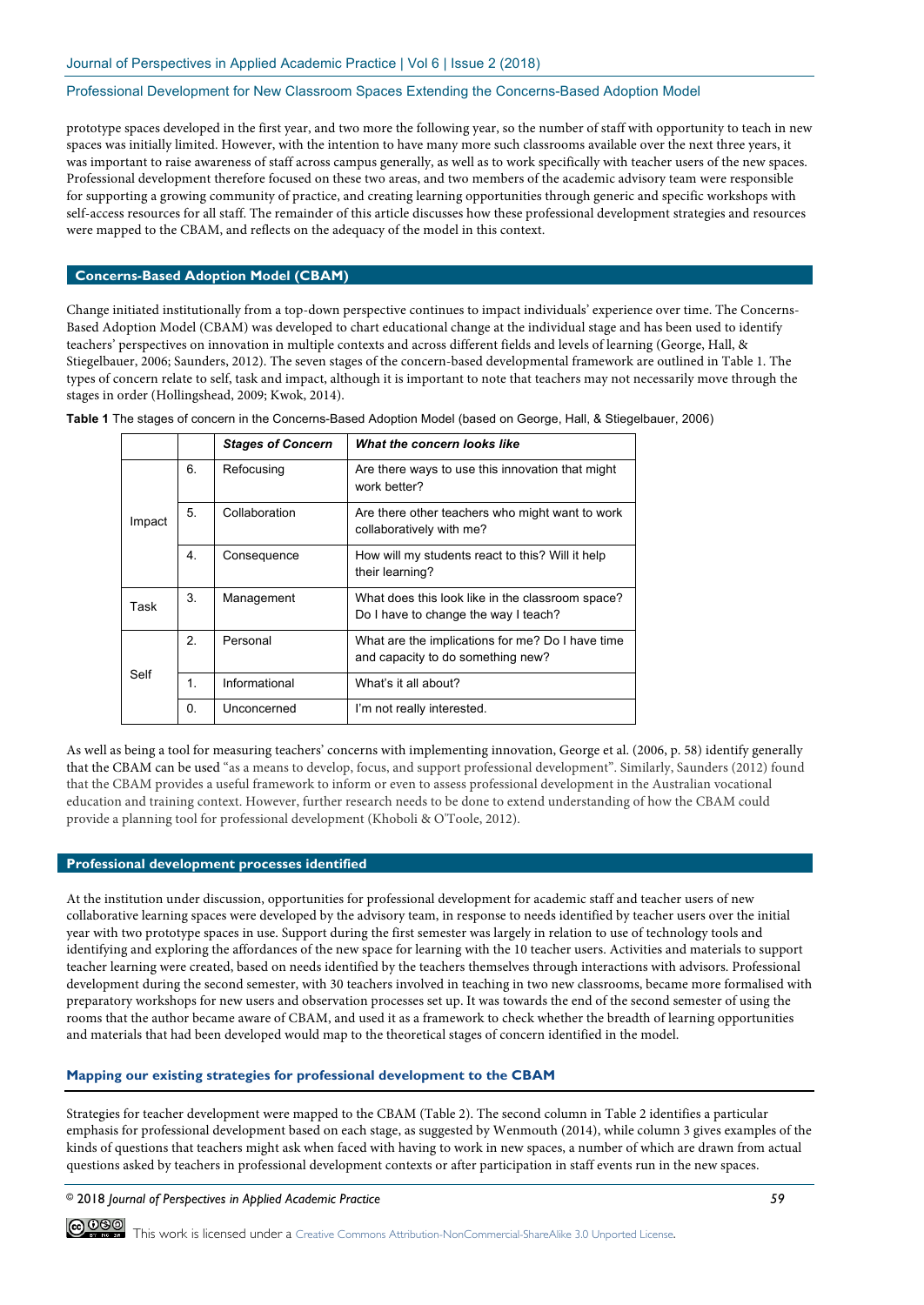**Table 2** Strategies for PD mapped to CBAM

| <b>Stages of</b><br>concern, based<br>on CBAM | Main emphasis<br>for professional<br>development,<br>based on<br>Wenmouth, 2014        | <b>Typical concerns</b><br>expressed by teachers                                                                                                                                   | <b>Professional development</b><br>strategies for teacher users<br>in new spaces                                                                                                                                                                                             | <b>Professional development</b><br>strategies for all staff                                                                                                                                                                                                                                    |
|-----------------------------------------------|----------------------------------------------------------------------------------------|------------------------------------------------------------------------------------------------------------------------------------------------------------------------------------|------------------------------------------------------------------------------------------------------------------------------------------------------------------------------------------------------------------------------------------------------------------------------|------------------------------------------------------------------------------------------------------------------------------------------------------------------------------------------------------------------------------------------------------------------------------------------------|
| 0. Unconcerned                                | Raising<br>awareness                                                                   | What does a new<br>collaborative learning<br>space look like?<br>Why are we changing<br>the kinds of spaces we<br>use? What's wrong with<br>lecturing?                             | Hands-on demos of<br>technology (CoWs and<br>software)<br>Sessions exploring<br>opportunities for teachers<br>including hands-on practice<br>and access to resources<br>shown                                                                                                | Institutional events held in the<br>prototype rooms deliberately<br>demoing different aspects<br>Departments able to hold<br>staff meetings in new spaces<br>if available<br>Videos sent to all staff, of<br>interviews with key members<br>of planning team describing<br>intended new spaces |
| 1. Informational                              | Providing<br>information                                                               | What do other teachers<br>do in this space?<br>How do I get in?<br>How do I use the<br>technology?<br>What is it like to teach in<br>this space?                                   | Community of practice (CoP)<br>meeting on regular basis<br>How-to resources available on<br>Moodle<br>Personal stories from previous<br>teacher users retold in PD<br>sessions and shared by<br>teachers themselves (online<br>and face to face)                             | Institutional event with<br>demonstrations of teaching<br>by different teacher users<br>from variety of disciplines<br>Opportunity for all staff to visit<br>classrooms in action<br>Workshop on New Spaces<br>run in the space                                                                |
| 2. Personal                                   | Establishing<br>relationships and<br>support                                           | Who can help me?<br>How will this space<br>affect what I currently<br>do?<br>How much freedom do I<br>have to change room<br>layout?<br>How much time will I<br>need for planning? | Weekly update emails to<br>teachers<br>Individual email interaction<br>with and support from<br>academic advisors based on<br>online reflective feedback<br>Meeting other teachers at CoP<br>Academic advisor focus on<br>one-to-one support and<br>developing relationships | Workshop at institutional<br>event with focus on 'Teaching<br>in new ways in old spaces' -<br>promoting active and<br>collaborative learning before<br>teachers move into new<br>spaces                                                                                                        |
| 3. Management                                 | Demonstrating<br>procedures and<br>establishing<br>routines                            | How do I use the<br>technology?<br>What do I need to know<br>to use the space?                                                                                                     | New teacher user induction<br>Routines for students identified<br>Online resources designed for<br>self-access to develop<br>confidence<br>Drop in for hands-on practice                                                                                                     | General PD workshops run<br>by academic advisory team<br>offered in new spaces<br>whenever possible -<br>demonstrate routines and<br>possibilities                                                                                                                                             |
| 4. Consequence                                | Clarifying impact<br>on students and<br>developing<br>effective teaching<br>techniques | How will being in this<br>space impact on my<br>content delivery?<br>What might it be like for<br>me to teach in this<br>space?                                                    | Suggestions for teaching and<br>use of specific tools e.g.,<br>whiteboard<br>New teacher induction - using<br>student feedback to consider<br>possible changes to practice                                                                                                   | PD workshops related to<br>space<br>1. New Spaces - run for each<br>department with chance to<br>explore possibilities for<br>specific disciplines                                                                                                                                             |

© 2018 *Journal of Perspectives in Applied Academic Practice 60*

COOO This work is licensed under a Creative Commons Attribution-NonCommercial-ShareAlike 3.0 Unported License.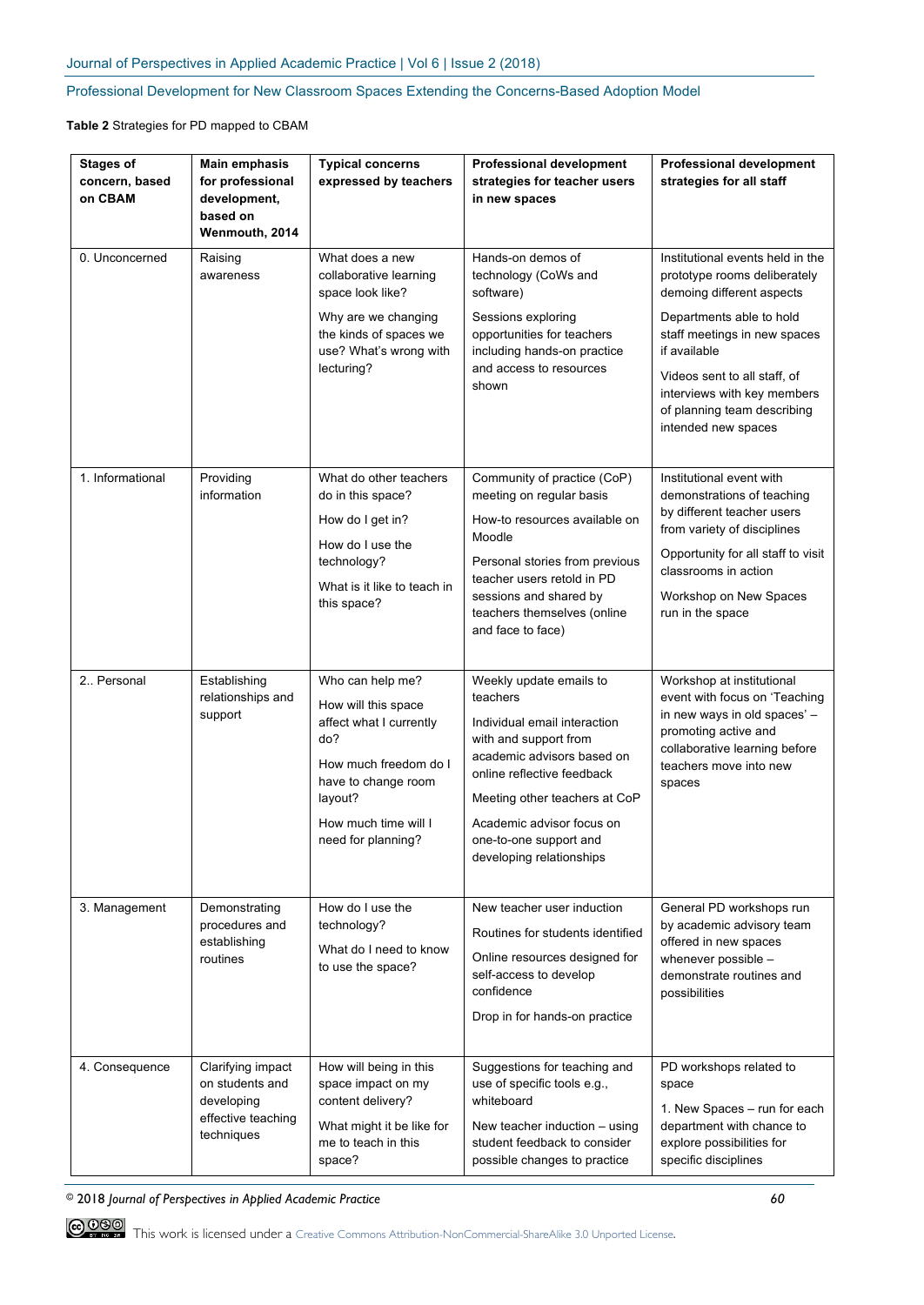|                  |                                                                      | How will it affect my<br>students?                                                                                                           |                                                                                                                             | 2. Principles of Collaborative<br>Learning (general group<br>work)          |
|------------------|----------------------------------------------------------------------|----------------------------------------------------------------------------------------------------------------------------------------------|-----------------------------------------------------------------------------------------------------------------------------|-----------------------------------------------------------------------------|
|                  |                                                                      |                                                                                                                                              |                                                                                                                             | 3. Collaborative Learning in<br>New Space (examples of<br>group activities) |
| 5. Collaboration | Disseminating<br>ideas and working<br>collaboratively<br>with others | Who else is using these<br>spaces?<br>Who can I talk to?                                                                                     | Weekly update emails to<br>teachers<br>New spaces CoP                                                                       | Video interviews to give<br>teacher stories                                 |
| 6. Refocusing    | Refocusing on<br>new<br>developments                                 | Am I making the best<br>use of the space?<br>Can I contribute to<br>ongoing research about<br>use of the space for<br>learning and teaching? | <b>Evaluation process</b><br>Observation process<br>Further possibilities given for<br>reading - suggest action<br>research |                                                                             |

Different strategies were put in place for two groups of staff (columns 4 and 5). The first group was the specific teacher users of the new rooms, who needed just-in-time support, while the second group was the wider staff body, including academic and nonacademic staff. During the first year, energy was put into communicating with all staff at the initial stages of the CBAM – raising their awareness of upcoming change and providing information about the new classrooms. However, the smaller group of teacher users who were the actual adopters of change needed more in-depth professional development and support for teaching in new spaces. The different ways in which these two groups were supported is detailed further in the next two sections.

# *Stages of concern 1-3*

Teacher users attended workshops prior to the beginning of semester, where they were given hands-on experiences in small groups. Participating in such activities gave teacher users the chance to identify the affordances of the space. The first few weeks of semester were very focused on support and developing relationships. Most classes had an academic advisor present for the first couple of weeks for half an hour as teachers set up for and started their class. Teachers needed to know who they could contact for help with the variety of issues that emerged with weekly use. While functional matters were addressed early on (how to use the teacherinteractive whiteboard; how to share CoW screens), there were ongoing discussions with academic advisors as to the extent to which their existing pedagogical practices worked in the new space. Personal stories of how practice was evolving in different programmes were shared. A community of practice (CoP) was established in the first eighteen months as part of professional development, with opportunity for regular meetings and weekly online feedback. This allowed teachers the chance to express concerns beyond stages 1 and 2.

General staff awareness (column 5) was developed by communications through institutional channels, including video and news updates. Exposure to the space through staff being learners in workshops and by visiting classrooms in action highlighted how the space could be used for good learning and for teaching, and gave opportunity for constructive discussions about active and collaborative ways of learning.

# *Stages of concern 4-5*

As teachers identified specific concerns at these stages, our advisory team responded with regular drop-in sessions for teachers to have hands-on practice with technology. We created videos and 'cheat sheets' for specific technology information, and worked with teachers around expectations of how classrooms/furniture/computers were left for the next class to use. Teacher users wanted resources to use with students and these were developed.

Workshops focused on pedagogical implications of new spaces, particularly on how to implement collaborative learning. As well as offering theoretical models from the literature, student feedback was used for discussion activities to help teachers reconsider appropriate practices in the classrooms.

# *Stages of concern 6-7*

At the end of the first year of using new spaces, considering stages 6-7 from the CBAM helped to inform our future strategies for professional development. We identified how we were supporting teacher user collaborations, and considered further ways in which we could encourage informal mentoring to happen. Few teachers engaged in any depth with the shared online spaces set up for exchanging ideas and experiences. More successful for this purpose were monthly face-to-face lunch-time meetings (the CoP). It was not easy to identify individual staff concerns at the 'Refocusing' stage, although some staff reported informally that they were reconsidering practice in response to their teaching experiences.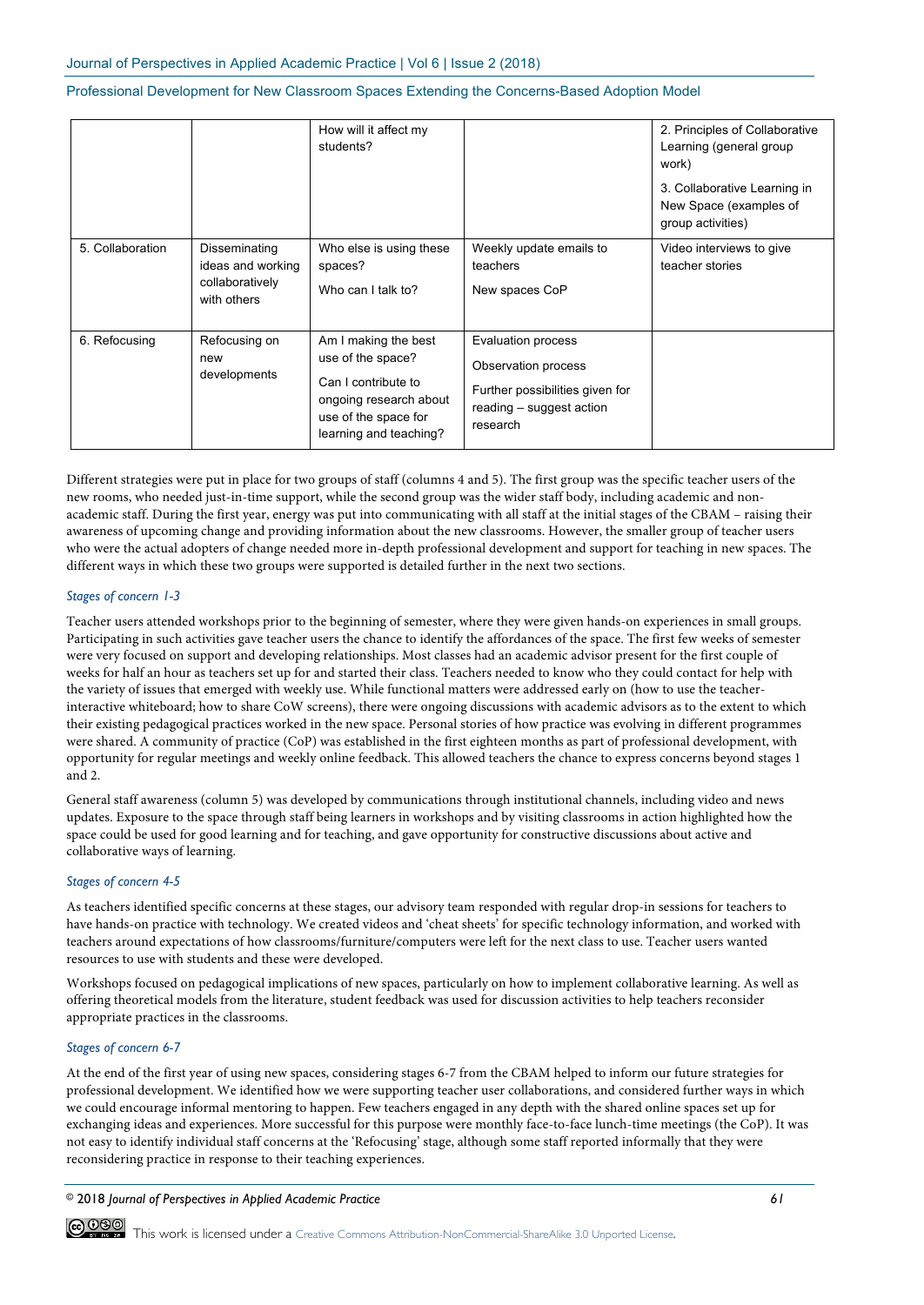While the professional development provided in the first eighteen months mapped very neatly onto the CBAM (Table 2), the model also identified some gaps in provision and was helpful as we considered further ways in which we could continue to provide appropriate support for staff in the future.

# *New classrooms: Business as usual*

As the number of new classrooms increased, and teacher users represented a bigger proportion of academic staff, it became harder to sustain the community of practice. Due to many staff being unable to attend initial introduction sessions to new spaces, we created a virtual introduction around the functional use of the space, covering teacher and student use. Teachers seemed more ready to discuss pedagogy when they were several weeks into the semester and felt comfortable with managing the space. We adjusted our workshop schedules to accommodate this, and to engage teams of teachers working in spaces to share practice that is often quite discipline specific, rather than holding workshops for all-comers.

As numbers increased, our advisory team could not keep up with the demand for one-to-one functional support in classes, particularly at the beginning of semester. Instead, we devised a system whereby teachers could request support from 'eLearning' students, who had been taught in the new spaces the previous semester and who were familiar with the technology tools available and how they worked. Students received some training and could be booked to be present in a class for the first hour in the first three weeks of new teacher use. They were paid internally. Outsourcing functional support in this way meant that academic advisor input could be more focused on pedagogy in discussions with teachers. We are considering ways to engage teachers more in virtual spaces such as live conferencing, as well as suggesting a mentor system within departments for experienced staff to work with new users.

Initially, professional development strategies related largely to teachers' concerns for self and for task. The stages of concern in relation to impact (i.e., consequence, collaboration and refocusing) seemed to represent a deepening engagement with the new spaces. Considering how teachers might range along this continuum and being aware of different aspects of concerns around working in the new spaces enabled our team to develop strategies for targeted professional development, as well as to consider further the kinds of resources that were available for staff.

# **Mapping resources created to the CBAM**

The CBAM proved helpful when considering the nature of online resources that we developed for teachers. Resources were accessed through a Moodle course, into which all staff users of new spaces were enrolled, and into which any staff member could self-enrol. All professional development with teacher users made use of this self-access Moodle.

As with the strategies for professional development, the stages of the CBAM proved an effective check as to the value of materials in addressing teachers' concerns. Table 3 gives examples of the different kinds of resources developed in response to each stage. Note that in tables 3 and 4, I have conflated the CBAM titles for each stage with Wenmouth's (2014) titles for further clarity in relation to the content of each line.

| <b>Concerns-Based Adoption Model level:</b><br><b>Professional development focus</b> | Examples of resources created to support different stages of concern                                                                                                                                                                                                                              |
|--------------------------------------------------------------------------------------|---------------------------------------------------------------------------------------------------------------------------------------------------------------------------------------------------------------------------------------------------------------------------------------------------|
| 0. Unconcerned: Raising awareness                                                    | Photos of new learning spaces with rollovers (created in ThingLink) suggesting<br>affordances<br>Videos about new space and possible uses                                                                                                                                                         |
| 1. Informational: Providing information                                              | Affordance sheet given in more detail than photo above<br>Video for students about new spaces<br>Links to websites/articles about new spaces created in other institutions<br>How-to interactive self-induction created in Captivate – demonstrating procedures through<br>interactive activities |
| 2. Personal: Establishing relationships and<br>support                               | Moodle forums encouraging teachers to share experiences and concerns<br>Teacher stories of personal experiences shared as narrative                                                                                                                                                               |

# **Table 3** Resources for PD mapped to CBAM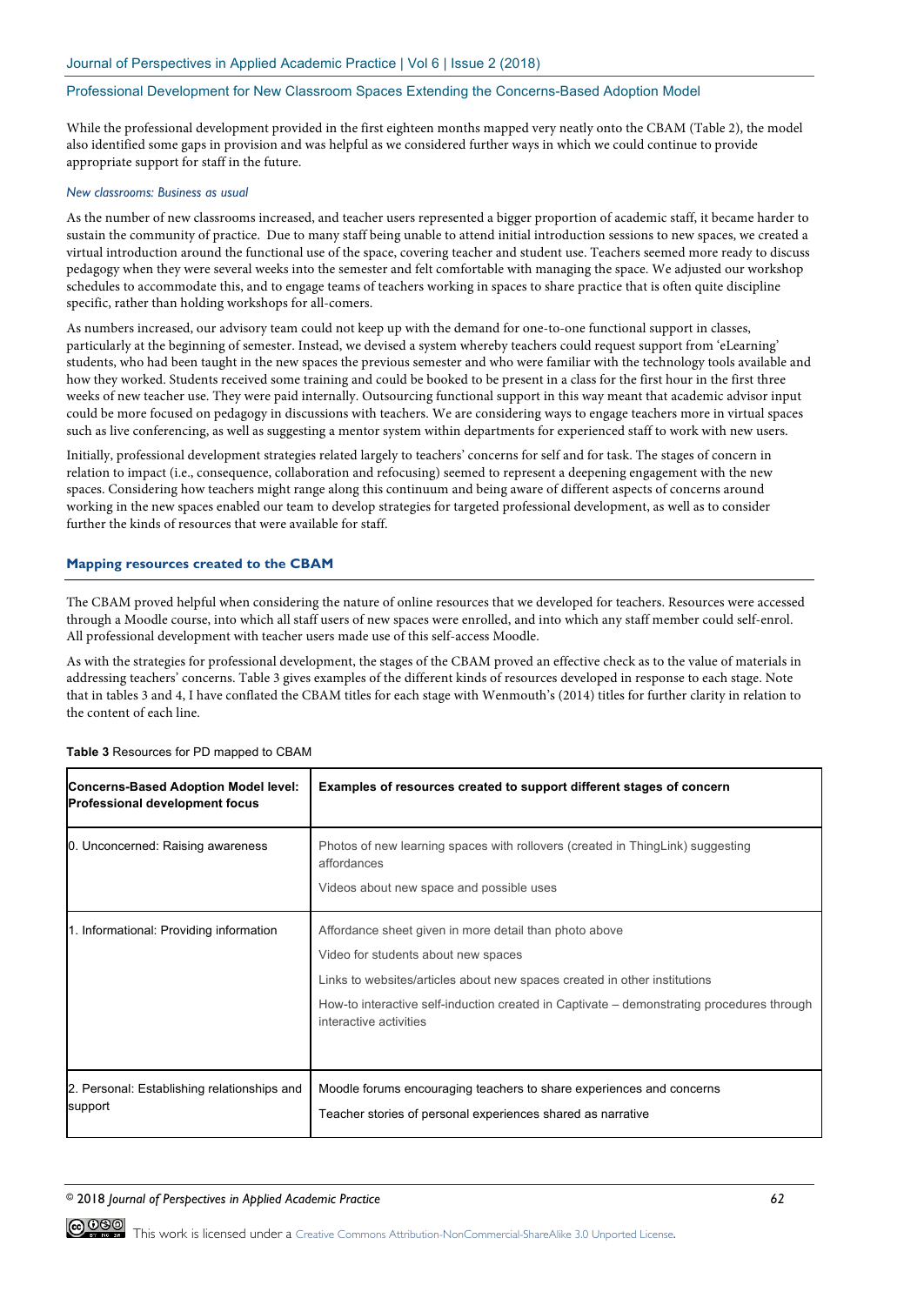| Concerns-Based Adoption Model level:<br><b>Professional development focus</b> | Examples of resources created to support different stages of concern                      |
|-------------------------------------------------------------------------------|-------------------------------------------------------------------------------------------|
| 3. Management: Demonstrating procedures                                       | 'Cheat sheet' for using screen-sharing tool (laminated and placed on teacher CoW)         |
| and establishing routines                                                     | Info sheet/pyramid for students in centre of each group with information about procedures |
| 4. Consequence: Clarifying impact on                                          | Headlines from student feedback                                                           |
| students and developing effective teaching                                    | Links to resources about active and collaborative learning                                |
| techniques                                                                    | Resources created in response to problems observed in the space                           |
| 5. Collaboration: Disseminating ideas and                                     | Timetables published so teachers could see who was teaching in the space                  |
| working collaboratively with others                                           | Teachers invited to add their own stories of personal experiences                         |
| 6. Refocusing on new developments                                             | Annotated bibliography for further research/reading                                       |

Some of the resources in the table were developed in response to teachers' requests for information. Teachers asked for hard copies of online 'cheat sheet' instructions to help with using new tools, so printed sheets were laminated and placed in each room to support basic screen sharing. In Semester 1, teachers identified that students also needed information about the room, particularly in regards to ways of learning that were not lecture-oriented. A group of students in the filmmaking course developed an introduction video for students, covering routines and explaining the purpose of collaborative spaces for learning.

Other resources were developed to address specific issues for teaching and learning noticed by advisors during observations. Drawing on positive ways that some teachers used whiteboards or managed group feedback, suggestions were given to all teachers for creative ways to conduct these activities more effectively in new spaces.

## **Our teachers' concerns mapped to CMAM**

## **The concerns of academic staff in general**

Raising awareness of all staff across the institution was a crucial part of our first year. All academic staff had the opportunity to book a visit to a classroom and observe students in action in new spaces. Voluntary informal feedback on visits was received from 43 staff (37 of whom were academic staff) between April and November. Concerns raised related generally to technology use, to the physical space itself, and to how to create good learning and experiences for students.

Teachers felt challenged by the demands of using technology in the new space. Concern was expressed over the size of rooms and the ability of a single lecturer to engage effectively with all groups/students. Sound quality and the distributed layout of groups were also seen as a problem, and teachers were not sure that microphones could be used effectively. They were also concerned that students would become disengaged – for some this was conjecture, while for others it was based on observation. One of the main concerns related to the fact that lecturers were still considering how the room would be used for current teacher-centred learning.

Overall, despite these reservations, academic staff generally seemed confident that it would be easy for them to teach in one of the new classrooms (63% agreed with this statement) and that they would enjoy teaching in these spaces (68%). Even with minimal professional development, staff seemed confident that they would be able to implement the affordances of collaborative learning spaces, echoing a similar finding by Evans and Cook (2014).

The concerns raised in this informal evaluation with a small number of interested staff, who had chosen to spend an hour observing a class in a new space, were very similar to the initial concerns of teacher users identified in the next section.

# **The concerns of teacher users of new spaces**

Teacher users of new spaces initially identified concerns across Stages 1-5 of the CBAM. In the first week of using the space, teachers filled in a brief informal questionnaire that asked four questions-:

- What do you think you will need to do differently in this learning environment?
- What will be easy?
- What are your biggest concerns?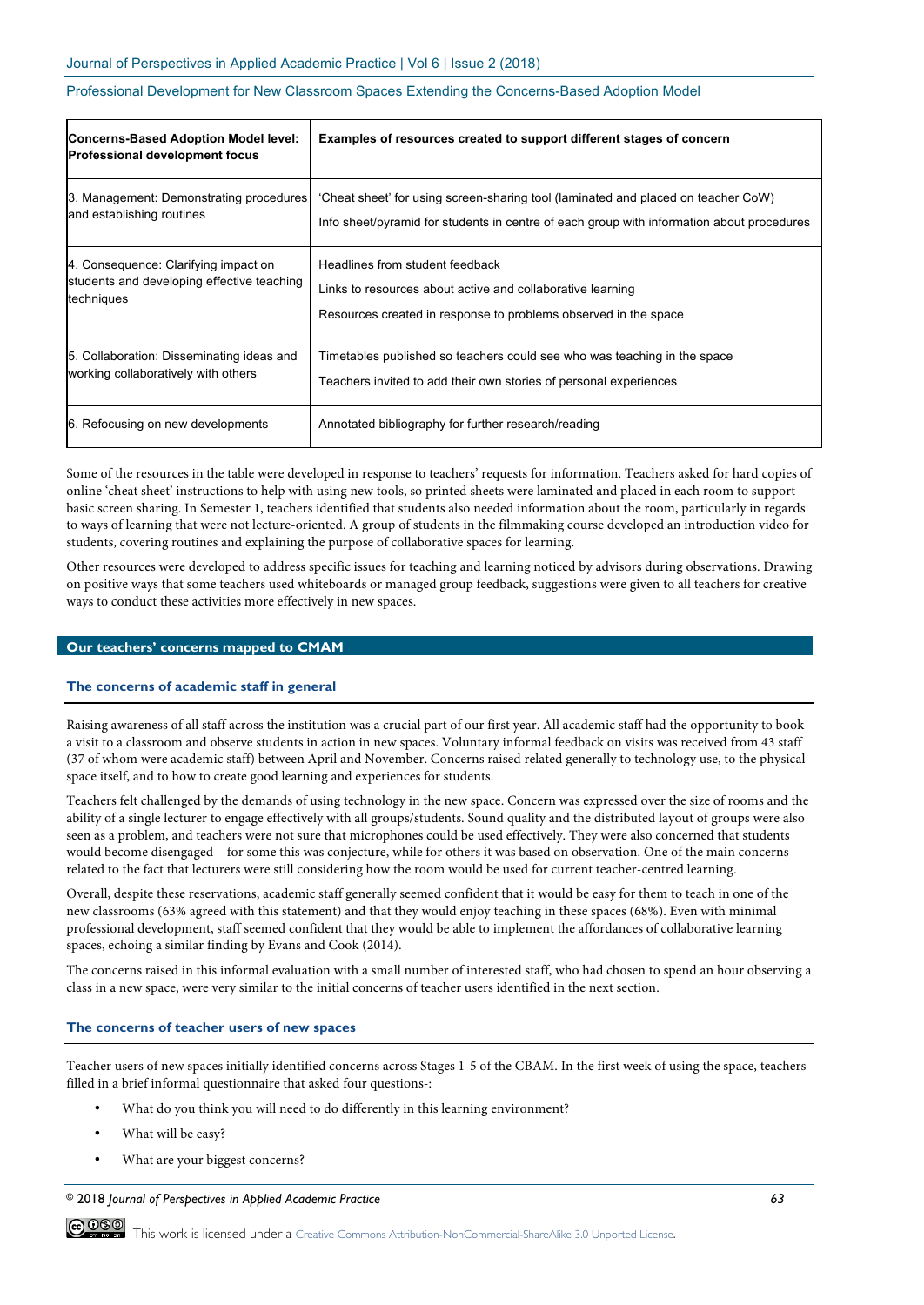• How can the institution best support you in this endeavour?

The prevailing concern at the beginning of semester seemed to be about using the technology appropriately. Below, concerns are identified in relation to stages of the CBAM.

# *General awareness of value and use of new spaces (Stage 1)*

Teachers' positive and wide-ranging responses to the question 'What will be easy in this space?' demonstrated that they had a general awareness of the space and how their classes might work in here.

# *Needing information (Stage 2)*

The main issue for teachers was knowing that technology would work. Most teachers appeared to distance themselves from the problem by expressing abstract fear that the technology would fail, or let them down. Their comments suggested that technology was an abstract issue that could get in the way of the business of teaching – that it could be 'unpredictable'. One teacher expressed concern about technology problems intruding on teaching. Another said that she was concerned about small problems detracting from activities, such as flat keyboard batteries or microphones not working. Another was concerned about getting clickers to work with the technology in the room. Only a few teachers owned specific technological aspects that they needed to work on personally to ensure the smooth running of presentations to students.

# *Personal concern (Stage 3)*

Teachers were concerned about being able to learn about the new space. One teacher felt she might not sufficiently understand all the possibilities the technology could offer. Time was clearly an issue identified for learning about the new space generally and, more specifically, reservations were expressed about having time to develop and prepare new activities and tasks.

Other concerns were even more personal, for example, not having a sense of 'belonging' in the space; or related to teachers' own high expectations of the space, that they might try to achieve more than was actually possible. Teachers also expressed nervousness about students' reactions to learning in the new space. They were concerned that students might feel they were part of an 'experiment', that students might not engage sufficiently or that the course might not feel cohesive for students.

## *General procedures and establishing routines (Stage 4) and effective teaching techniques (Stage 5)*

Minimal concern was expressed initially about management (Stage 4) other than for using technology. However, a number of teachers discussed concerns about consequences (Stage 5). Teachers were concerned about supporting group work effectively as well as how they would need to change their style of delivering content. Stages 6 and 7 did not appear in the initial concerns expressed.

# **Evaluating CBAM in relation to planning professional development for new classroom spaces**

CBAM proved useful as a guide to the academic advisory team to help consider a range of teacher attitudes to new developments, and to acknowledge that individuals may have very different concerns, and that these could change over time. Identifying the kinds of questions, based on the stages of concern (see Table 2, column 3), that teachers might ask coming into new learning spaces seems an excellent starting point for creating professional development experiences and appropriate resource material. Not only does the CBAM encourage broader provision of PD and resources, but it also situates the knowledge from the vantage of the teacher rather than a more usual 'what the user should know about this space' perspective. Concerns were similar whether teachers were working in new spaces or simply developing an awareness of the learning space initiative, and related generally to Stages 1-5 in the CBAM. Using the model helped us to identify gaps in our provision of resources and encouraged us to consider how we could provide for further teacher support around the final stages of concern - collaboration and refocusing.

Moving into a new space makes complex demands on teachers. In using new spaces, it is important to work with teachers on identifying their beliefs about teaching and learning as Ertmer and Ottenbreit-Leftwich (2010), and Steel and Andrews (2012) suggest. Existing understandings of pedagogy underpin each of the different types of concern identified in the model: self, task and impact. While our teacher users were confident about their ability to teach in new spaces, being more explicit as to how particular technology tools might support their pedagogical priorities could have reduced some of their general anxiety around technology.

Contextual factors are also integral to implementation of broad-scale changes, and Kwok (2014) suggests that the CBAM does not entirely account for all of teachers' concerns about the adoption of an innovation. Although initially, teachers' concerns appeared to be largely around technology, informal discussions and feedback suggested that over time and with working in the space, teachers' concerns were not just about using new tools, but related to how to translate practice that worked for them and their students in one environment into different learning spaces, dealing with the affordances and constraints of physical space and technology in relation to supporting effective teaching and learning. The Pedagogy-Space-Technology Design and Evaluation framework (Radcliffe, 2009) acknowledges the inter-relationships between these three areas in designing and evaluating the effectiveness of new learning spaces. Teachers' concerns at our institution did indeed relate to different aspects of space and technology, but concerns about pedagogy were also crucial to the way teachers used new spaces. The table below demonstrates how the stages from the CBAM could be expanded to include pedagogy, space and technology, with suggested questions that signify possible teacher concerns.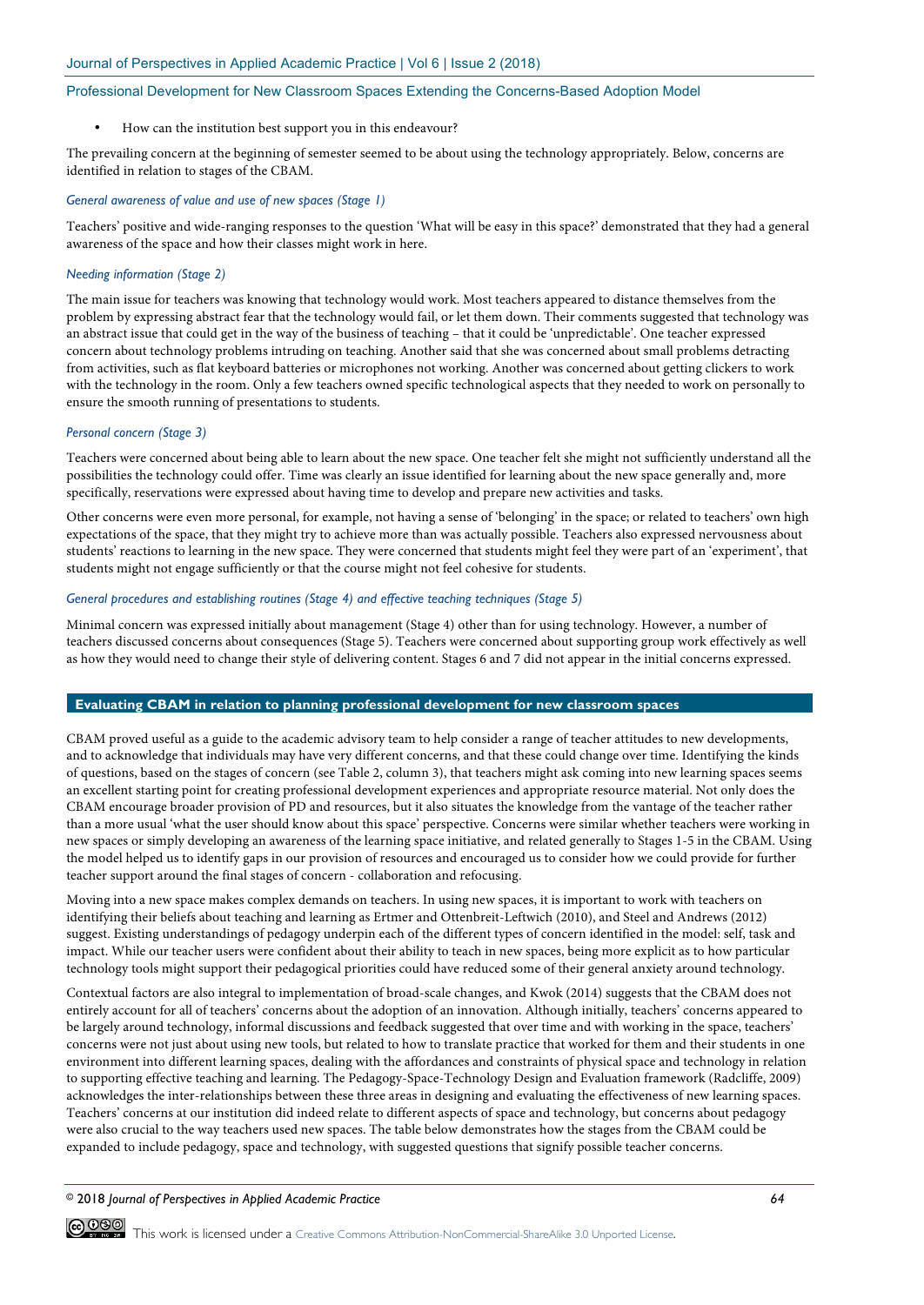**Table 4** Questions that teachers might ask based on concerns about pedagogy, space and technology

| <b>Concerns-Based</b><br><b>Adoption Model</b><br>level: Professional<br>development<br>focus | Pedagogy                                                                                                                                                                                                                                                                                                                                                        | <b>Space</b>                                                                                                                                                                                                                        | <b>Technology</b>                                                                                |
|-----------------------------------------------------------------------------------------------|-----------------------------------------------------------------------------------------------------------------------------------------------------------------------------------------------------------------------------------------------------------------------------------------------------------------------------------------------------------------|-------------------------------------------------------------------------------------------------------------------------------------------------------------------------------------------------------------------------------------|--------------------------------------------------------------------------------------------------|
| 0.Unconcerned:<br>Raising general<br>awareness                                                | What kinds of learning might occur in<br>this space?                                                                                                                                                                                                                                                                                                            | How does the layout of this space affect<br>what I usually do?                                                                                                                                                                      | What do these new<br>technologies actually do?                                                   |
| 1. Informational:<br>Providing<br>linformation                                                | What do I need to know to teach in this<br>space?                                                                                                                                                                                                                                                                                                               | What functional affordances/constraints dolHow does the teacher CoW<br>I need to be aware of - lighting, aircon,<br>sound, flexible furniture?<br>Do I need to use the microphone?                                                  | work?<br>What PD or resources are<br>available to support my<br>learning about technology?       |
| 2. Personal:<br>Establishing<br>relationships and<br>support                                  | How does this space work for my<br>existing way of teaching?<br>Are there aspects of my teaching that<br>won't work in here?<br>Who can I talk to about teaching in this<br>space?<br>How much time do I need to give to<br>planning in the first semester?                                                                                                     | How much do I want to change the layout? What are my expectations of<br>Do I need to use the microphone?                                                                                                                            | student technology use in<br>class?<br>Where can I get help if<br>technology fails in the class? |
| 3. Management:<br>Demonstrating<br>procedures and<br>establishing<br>routines                 | On what basis do I organise groups?<br>Will students self-select where they sit?<br>What are good ways of communicating<br>with students in this space?                                                                                                                                                                                                         | What routines around the space do I need<br>to establish?<br>How do I manage groups in this space?<br>How do I account for student diversity e.g.<br>in relation to breakout spaces?<br>Do students need to use the<br>microphones? | What routines around<br>technology use do I need to<br>establish?                                |
| 4. Consequence:<br>students and<br>developing effective<br>teaching techniques                | What collaborative activities would<br>Clarifying impact on support student learning?<br>What is the best way to ensure course<br>content is covered?<br>What do students need to know about<br>their learning in this space?<br>How do students feel about learning in<br>this space?<br>How does this space relate to student learning outside the classroom? | Am I using the whiteboards to enhance<br>learning and teaching?                                                                                                                                                                     | Is technology enhancing<br>pedagogy in this space?<br>Could I use the CoWs more<br>effectively?  |
| 5. Collaboration:<br>Disseminating<br>ideas and working<br>collaboratively with<br>others     | How can we share the workload of<br>preparing and facilitating the class?<br>How can I share what I've learned with<br>other teachers?                                                                                                                                                                                                                          | How do we work as a team (e.g., three<br>teachers) moving around this space?                                                                                                                                                        | Who is the best person in the<br>team to manage technological<br>questions/problems?             |
| 6. Refocusing on<br>new developments                                                          | Are there further ways I could support<br>my students and their collaborative<br>learning?                                                                                                                                                                                                                                                                      | Are there further ways I could modify the<br>layout to suit my students and their<br>learning?                                                                                                                                      | Are there further ways I could<br>use the technology to suit my<br>students and their learning?  |

COOO This work is licensed under a Creative Commons Attribution-NonCommercial-ShareAlike 3.0 Unported License.